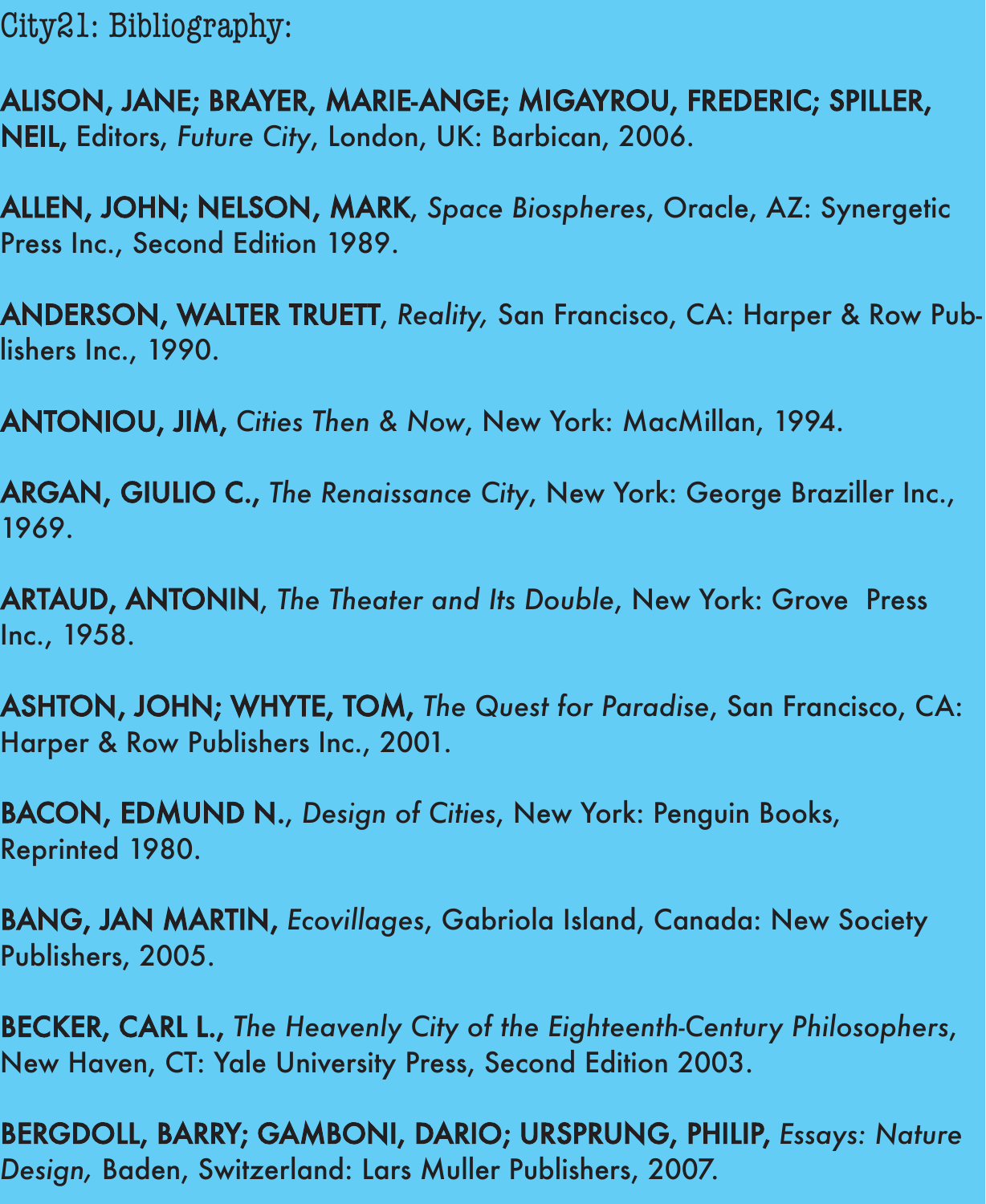BERGER, ALAN, *Drosscape*, New York: Princeton Architectural Press, 2006.

BERRY, THOMAS, T*he Great Work*, New York: Bell Tower, 1999. *The Dream of the Earth*, San Francisco, CA: Sierra Club Books, 1990.

BOGLIOLO, KARIN; NEWFELD, CARLY, *Magic of Findhorn*, Scotland, UK: Findhorn Press, 2002.

BORCHERT, JOHN R., *Megalopolis*, New Brunswick, NJ: Rutgers University Press, 1992.

BOULLEE; LEDOUX; LEQUEU, *Visionary Architects*, Santa Monica, CA: Hennessey+Ingalls, Reprinted 2002.

BRAND, STEWART, *The Clock of The Long Now*, New York: Basic Books, 1999.

BURDEN, ERNEST, *Visionary Architecture*, New York: McGraw-Hill Companies Inc., 2000.

BURKE, JAMES, *The Knowledge Web*, New York: Touchstone , 2000.

CAHILL, THOMAS, *Mysteries of the Middle Ages*, New York: First Anchor Books Edition, 2008.

CAMPBELL, JOSEPH, *Creative Mythology,* New York: Penguin Putnam Inc., Reprinted 1976.

CASSIRER, ERNST, *The Philosophy of Symbolic Forms,* New Haven, CT: Yale University Press, 1955.

CLARKE, DAVID B., Editor, *The Cinematic City*, New York: Routledge, Reprinted 2002.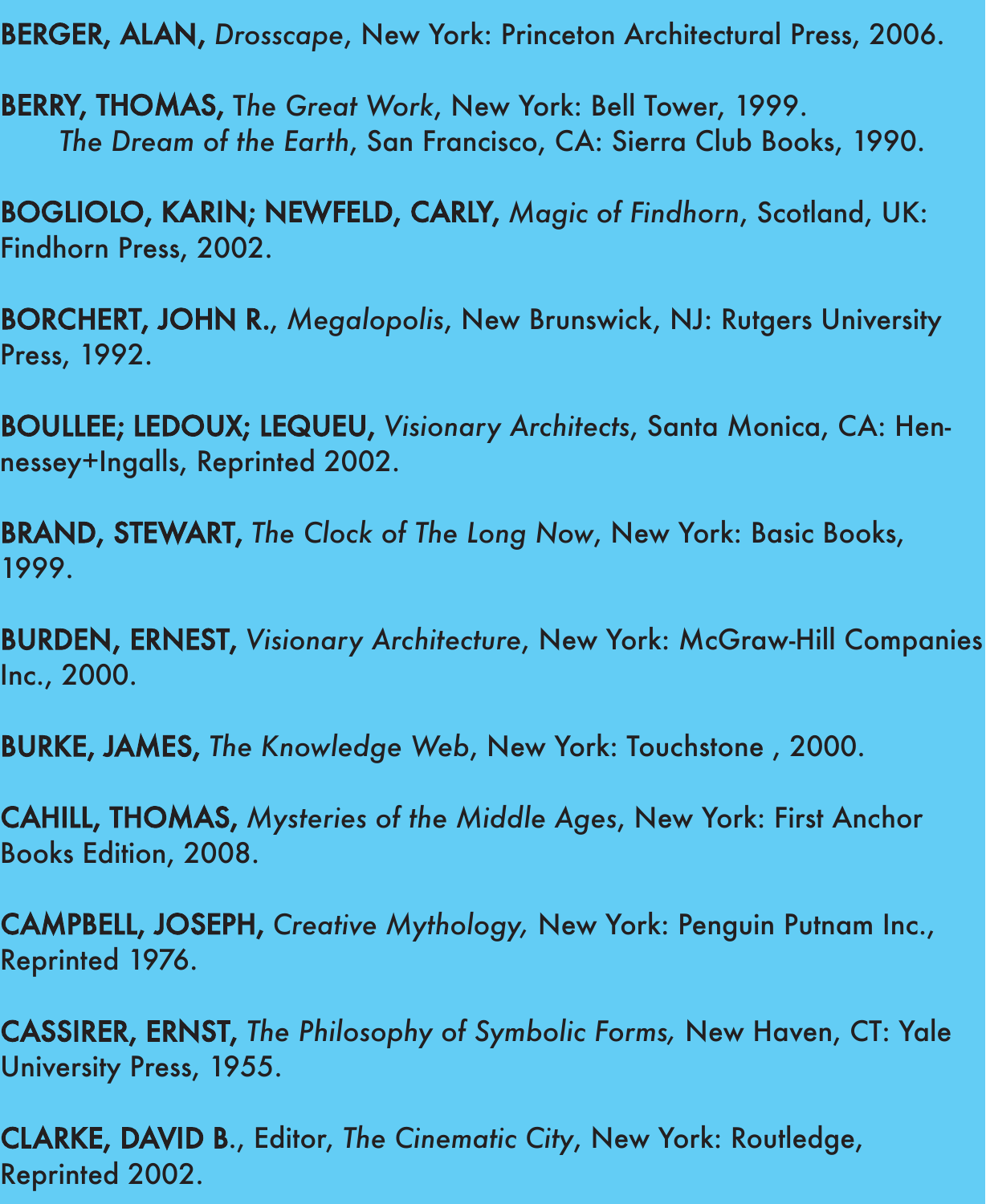COHAT, YVES, *The Vikings: Lords of the Seas*, New York: Harry N. Abrams Inc., 1992.

COOK, PETER, Editor, *Archigram,* New York: Princeton Architectural Press, 1999.

CORN, JOSEPH J.; HORRIGAN, BRIAN, *Yesterday 's Tomorrows,* Baltimore, MD: The Johns Hopkins University Press, Reprinted 1996.

DAWSON, JONATHAN, *Ecovillage*s, White River Junction, VT: Chelsea Green Publishing Company, 2006.

DELEVOY, ROBERT L., *Symbolists and Symbolism*, New York: Rizzoli International Publications Inc., Reprinted 1982.

DE MILLE, RICHARD, *Castaneda's Journey*, Lincoln, NE: iUniverse.com Inc., 2000.

DI FRANCESCO, CARLA; BORELLA, MARCO, *Ferrara, Bologna, Italy*: Italcards.

DOMOSH, MONA, *Invented Cities,* New Haven, CT: Yale University Press, 1996.

DOXIADIS, C. A., *Anthropopolis*, New York: Norton & Company Inc.

DUANY, ANDRES; PLATER-ZYBERK, ELIZABETH; SPECK, JEFF, *Suburban Nation*, New York: North Point Press, 2000.

EATON, RUTH, *Ideal Cities,* New York: Thames & Hudson Inc., 2001.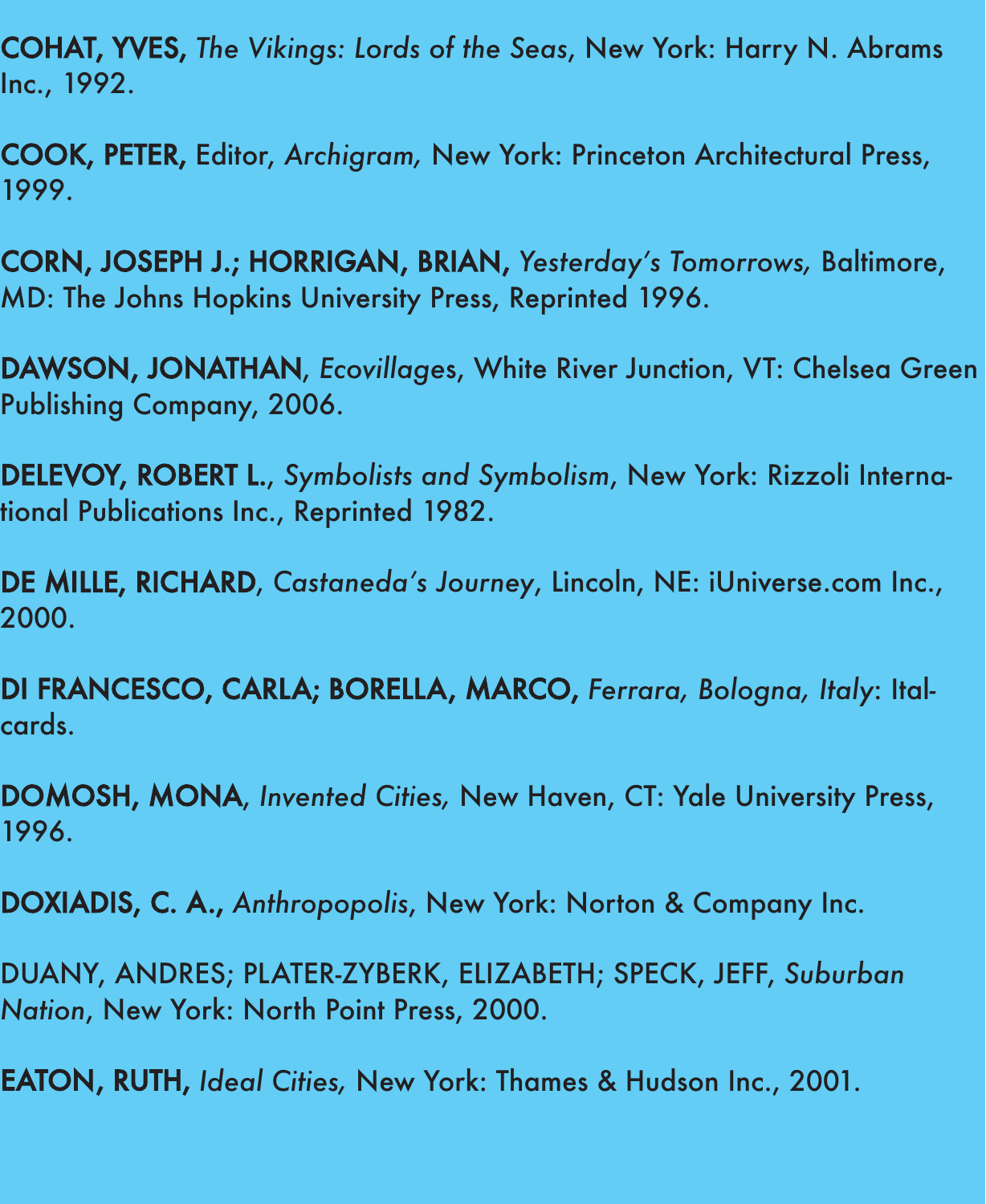EISELEY, LOREN, *The Lost Notebooks of Loren Eiseley*, Lincoln, NE: Bison Books, University of Nebraska Press, 2002.

*The Unexpected Universe*, Orlando, FL: Harcourt Brace & Company, renewed 3rd 1994.

*The Star Thrower,* New York: Harcourt, 1978.

FIDELER, DAVID, Editor, *Alexandria*, Grand Rapids, MI: Phanes Press, 1993.

FOX, MATTHEW, *Creativity*, New York: Tarcher/Penguin, 2004.

GIRARDET, HERBERT, *Creating Sustainable Cities*, Devon, UK: The Schumacher Society, 1999 *Cities*, New York: Anchor Books, 1993.

GIROUARD, MARK, *Cities & People*, New Haven, CT: Yale University Press, Second Printing 1986.

GOLDWATER, ROBERT, *Symbolism*, New York: Harper & Row Publishers Inc., 1979.

GOODMAN, NELSON, *Ways of Worldmaking*, Indianapolis, IN: Hackett Publishing Company Inc., 1978.

GRAU, CHRISTOPHER, *The Matrix*, New York: Oxford University Press Inc., 2005.

HALL, PETER, *Cities of Tomorrow*, New York: Basil Blackwell Inc., Reprinted 1989.

HANCOCK, GRAHAM; BAUVAL, ROBERT, *Talisman*, London, UK: Element, Harper Collins Publishers, 2004.

HANNIGAN, JOHN, *Fantasy City,* New York: Routledge, 1998.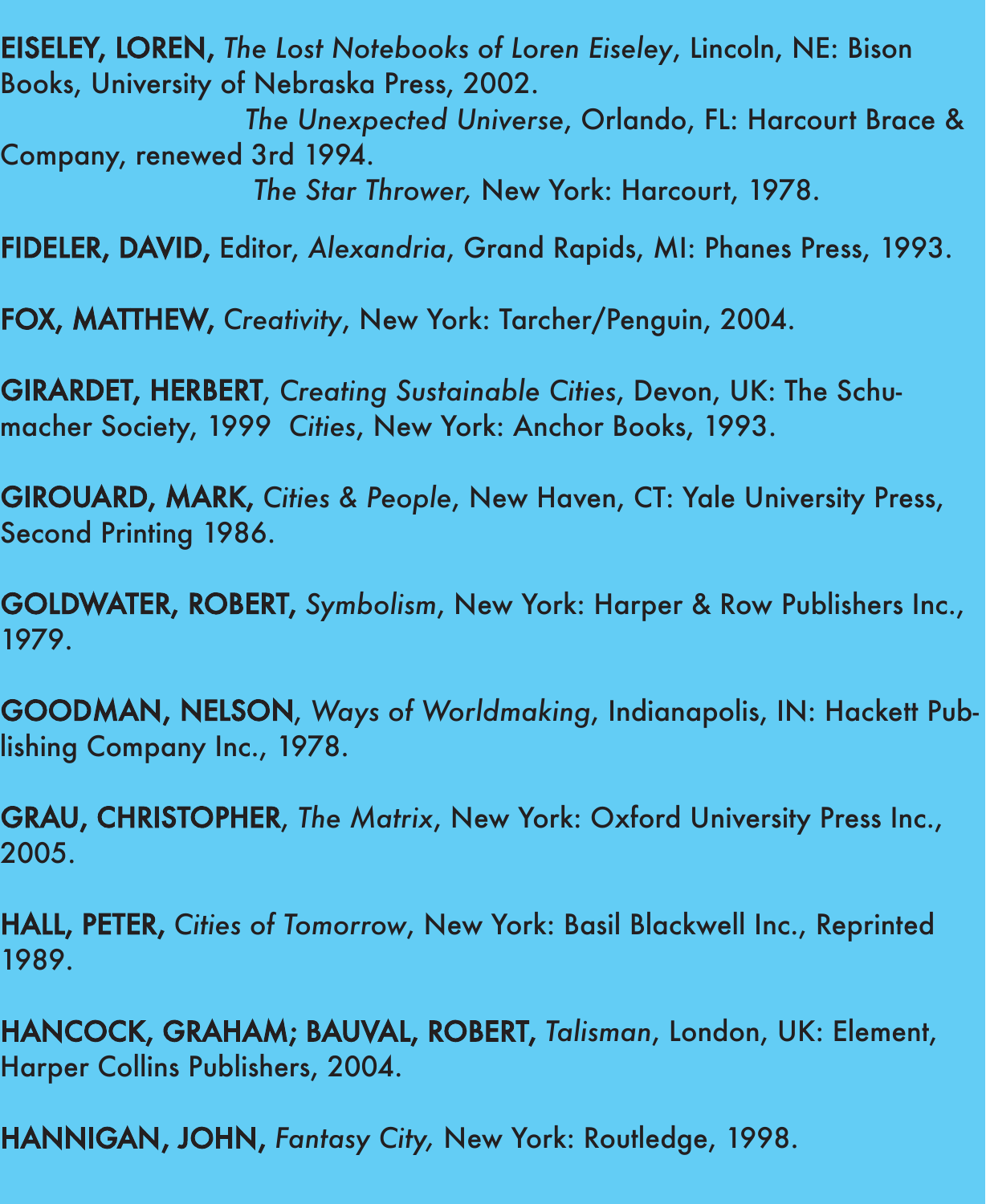HARMAN, WILLIS W., Ph.D.; SAHTOURIS, ELISABET, Ph.D., *Biology Revisioned,* Berkeley, CA: North Atlantic Books, 1998.

HARMAN, WILLIS W., Ph.D.; RHEINGOLD, HOWARD, *Higher Creativity*, New York: Tarcher/Penguin, 1984.

HARTMANN, THOM, *The Last Hours of Ancient Sunlight,* New York: Three Rivers Press, Revised and Updated 2004.

HILBERSEIMER, L., *The Nature of Cities*, Chicago, Il: Paul Theobald Company, 1955.

HUIZINGA, JOHAN, *Homo Ludens,* Boston, MA: The Beacon Press, 1955.

HUSSERL, EDMUND, *The Idea of Phenomenology,* The Hague, Netherlands: Martinus Nijhoff, 1964.

JACOBS, JANE, *The Death and Life of Great American Cities*, New York: Vintage Books Edition, 1992.

JAEGER, WERNER, *Paideia,* New York: Oxford University Press, second Printing 1967.

JENCKS, CHARLES, *Architecture 2000*, New York: Praeger Publishers Inc., 1971.

JENKS, MIKE; DEMPSEY, NICOLA, *Future Forms and Design for Sustainable Cities*, Burlington, MA: Architectural Press, 2005.

KIRK, ANDREW G., *Counterculture Green*, Lawrence, KS: University Press of Kansas, 2007.

**KOTKIN, JOEL,** *The City*, New York: Modern Library Edition, 2005.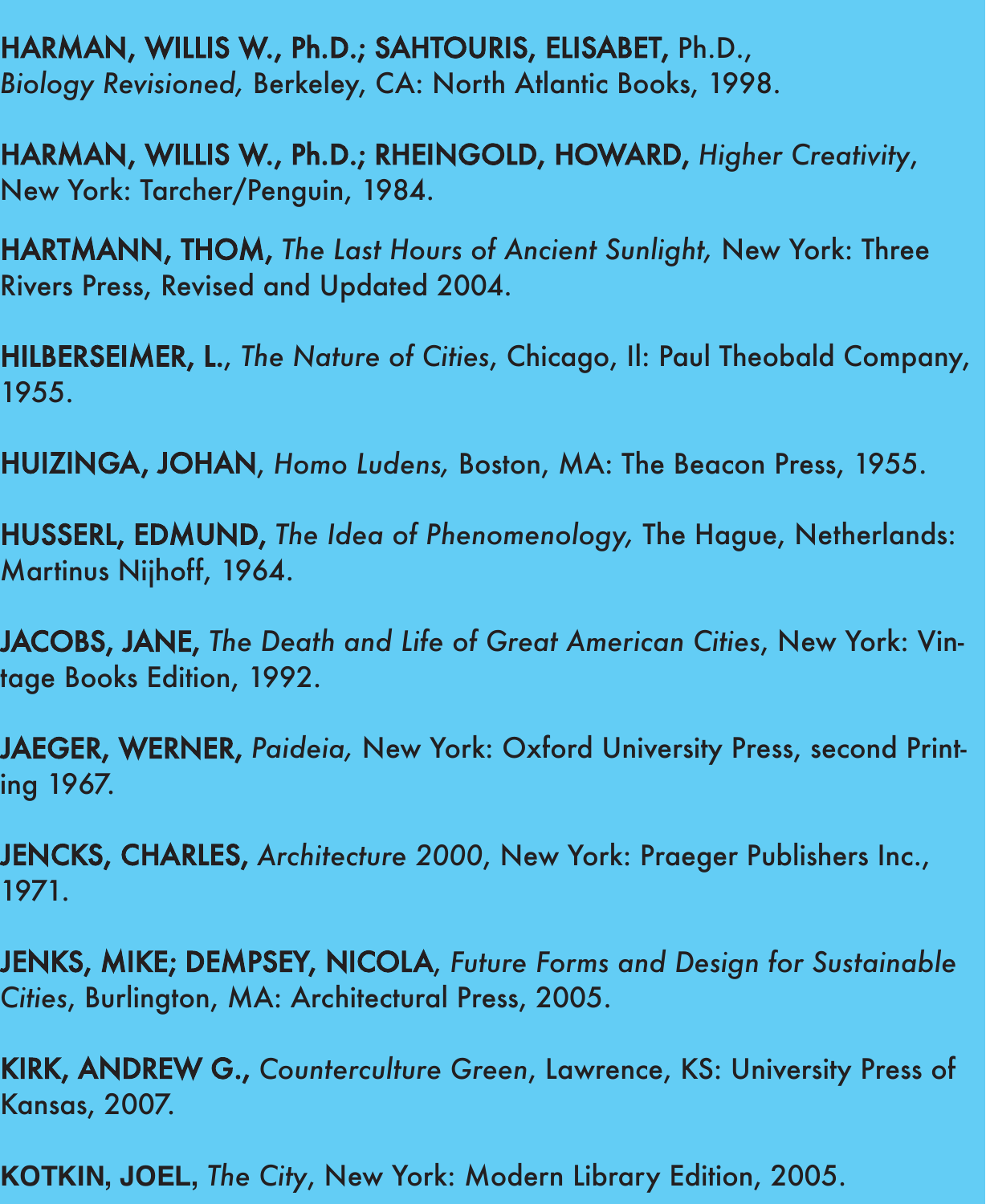KORTEN, DAVID C., *The Great Turning,* San Francisco, CA: Berrett-Koehler Publishers Inc.; Bloomfield, CT: Kumarian Press Inc., 2006.

KOSTOF, SPIRO, *America by Design*, New York: Oxford University Press Inc., 1987.

*The City Assembled*, London, UK: Thames & Hudson Ltd., 1992.

KUNSTLER, JAMES HOWARD, *The City in Mind*, New York: The Free Press, 2001.

LANDRY, CHARLES, *The Art of City Making*, Sterling,VA: Earthscan, 2006. *The Creative City*, Sterling, VA: Earthscan, Reprinted 2002.

LERUP, LARS, *After the City,* Cambridge, MA: The M.I.T. Press, 2001.

LETHABY, W. R., *Architecture, Mysticism and Myth,* New York: Cosimo Inc., Reprinted 2005.

LIETAER, BERNARD, *The Future of Money*, London, UK: Century, 2001.

LORIE, PETER; MURRAY-CLARK, SIDD, *History of the Future*, New York: Doubleday, 1989.

LOVELOCK, JAMES, *The Ages of Gaia* , New York: Norton & Company Inc., 1988.

LYNCH, KEVIN, *The Image of the City*, First M.I.T. Press Paperback Edition, Fifth Printing 1968.

McNALLY, MARCIA, *Blueprint for a Sustainable Bay Area*, San Francisco, CA: Urban Ecology Inc., 1996.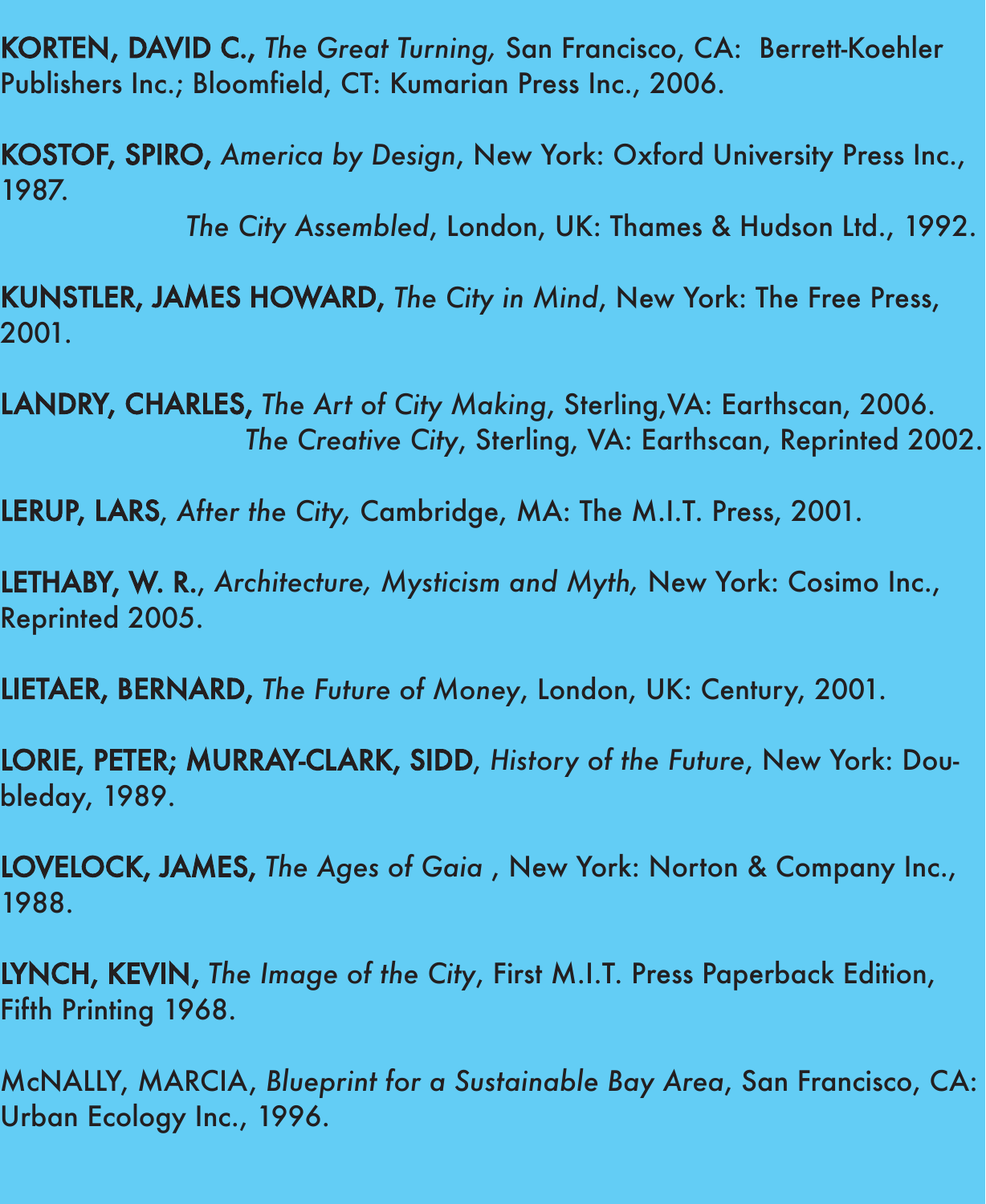MARRAS, AMERIGO, Editor, *Eco-Tec Architecture of the In-Between, N*ew York: Princeton Architectural Press, 1999.

MARSHALL, ALEX, *How Cities Work*, Austin, TX: University of Texas Press, Fifth Printing 2003.

MARTINES, LAURO, *Power and Imagination*, New York: Alfred A. Knopf Inc.,1979.

MATANOVIC, MILENKO, *Meandering Rivers and Square Tomatoes,* Issaquah, WA: Morningtown Press, 1988.

MAYERNIK, DAVID, *Timeless Cities*, Boulder, CO: Westview Press, 2003.

MEYROWITZ, JOSHUA, *No Sense of Place*, New York: Oxford University Press, 1985.

MITCHELL, WILLIAM J., *E-topia*, Cambridge, MA: The M.I.T. Press, 1999.

MORE, THOMAS, *Utopia*, London, UK: Penguin Books, 2003.

MOUGHTIN, CLIFF, *Urban Design*, Oxford, UK: Butterworth Architecture, 1996.

MUMFORD, LEWIS, *The City in History*, New York: Harcourt, Brace & World Inc., 1961. *The Highway and The City*, New York: Mentor Book, 1964. *Architecture as a Home for Man*, New York: Architectural Record Books, 1975.

O'GORMAN, EDMUNDO, *The Invention of America,* Bloomington, IN: Indiana University Press, 1961.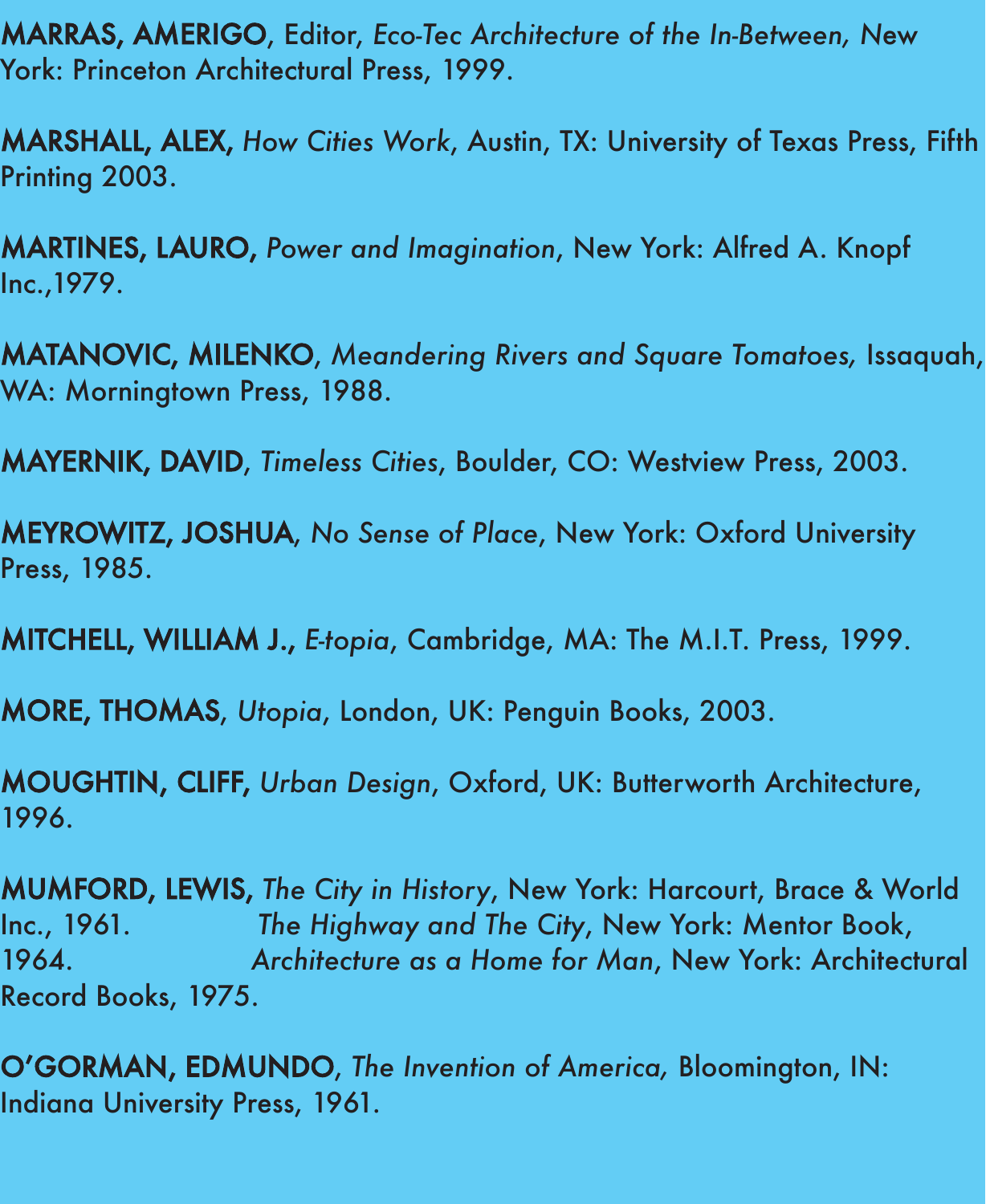NICHOLS, BILL, *Representing Reality*, Bloomington, IN: Indiana University Press, 1991.

NEUSTADT, RICHARD E.; MAY, ERNEST R., *Thinking in Time*, New York: The Free Press, 1988.

ORR, DAVID W., *The Nature of Design*, New York: Oxford University Press Inc., 2002.

PALMER, MARTIN; PALMER, NIGEL, *Sacred Britain*, London, UK: Judy Piatkus Ltd, Reprinted 1999.

PANOFSKY, ERWIN, *Perspective as Symbolic Form*, New York: Urzone Inc., Third Printing 2002.

PARSONS, KERMIT C.; SCHUYLER, DAVID, Editors, From Garden City to Green City, Baltimore, MD: The Johns Hopkins University Press, 2002.

PAZ, OCTAVIO, *Essays: Convergences,* Orlando, FL: Harcourt Brace Jovanovich Inc., 1987.

PENDLETON-JULLIAN, ANN M., *The Road that is Not a Road*, Cambridge, MA: The M.I.T. Press, 1996.

PEVSNER, NIKOLAUS, *The Sources of Modern Architecture and Design,* New York: Thames & Hudson Inc., Reprinted 2004.

POLAK, FRED. L., *The Image of the Future*, New York: Sythoff Oceana, 1961.

RAINE, KATHLEEN, *William Blake*, New York: Thames and Hudson Inc., Reprinted 1996. Golgonooza, Hudson, NY: Lindisfarne Press, 1991.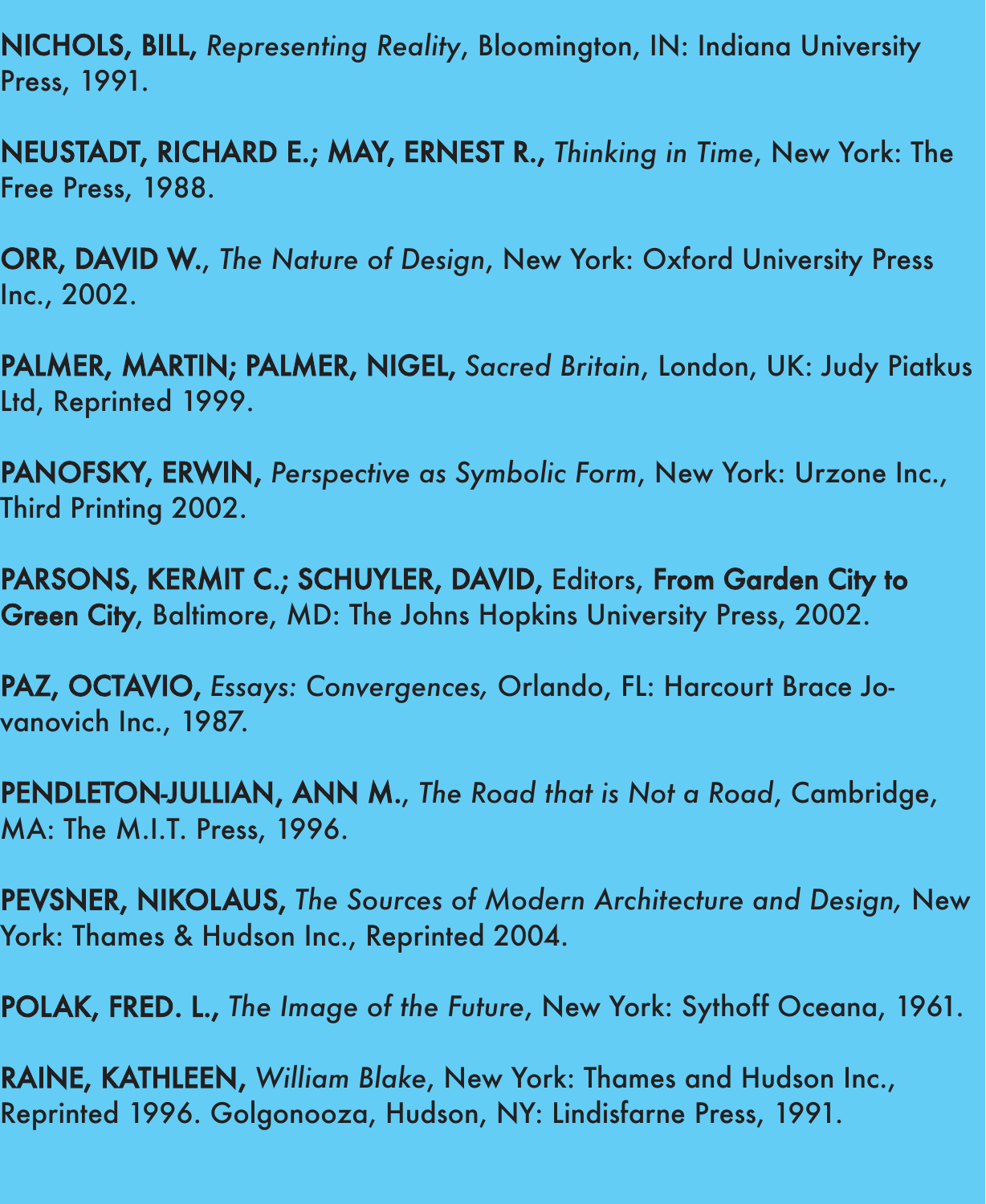REGISTER, RICHARD; PEEKS, BRADY, Editors, *Village Wisdom / Future Cities,* Oakland, CA: Ecocity Builders, 1997.

RIEMEN, ROB, *Nobility of Spirit,* New Haven, CT: Yale University Press, 2008.

ROSELAND, MARK, Editor, *Eco-City,* New Haven, CT: New Society Publishers, 1997.

RYKWERT, JOSEPH, *The Idea of a Town*, Princeton, NJ: Princeton University Press, Second Printing 1989.

*The Seduction of Place,* New York: Vintage Books, 2002.

SAARINEN, ELIEL, *The City*, New York: Reinhold Publishing Corporation, Fourth Printing 1958.

SADLER, SIMON, *The Situationist City*, Cambridge, MA: The M.I.T. Press, 1998.

SAINT AUGUSTINE, *City of God,* New York: Doubleday, 1958.

.

SCHAER, ROLAND; CLAEYS, GREGORY; TOWER SARGENT, LYMAN, *Utopia,* New York: The New York Public Library, 2000.

SCHIFFER, ROBERT L., *The Exploding City,* New York: St. Martin's Press, 1989

SCHNEIDER, MICHAEL S., *Constructing the Universe*, New York: First Harper Perennial, Reprinted 1995.

SCHONING, PASCAL, *Manifesto for a Cinematic Architecture,* London, UK: Architectural Association Publications, 2006.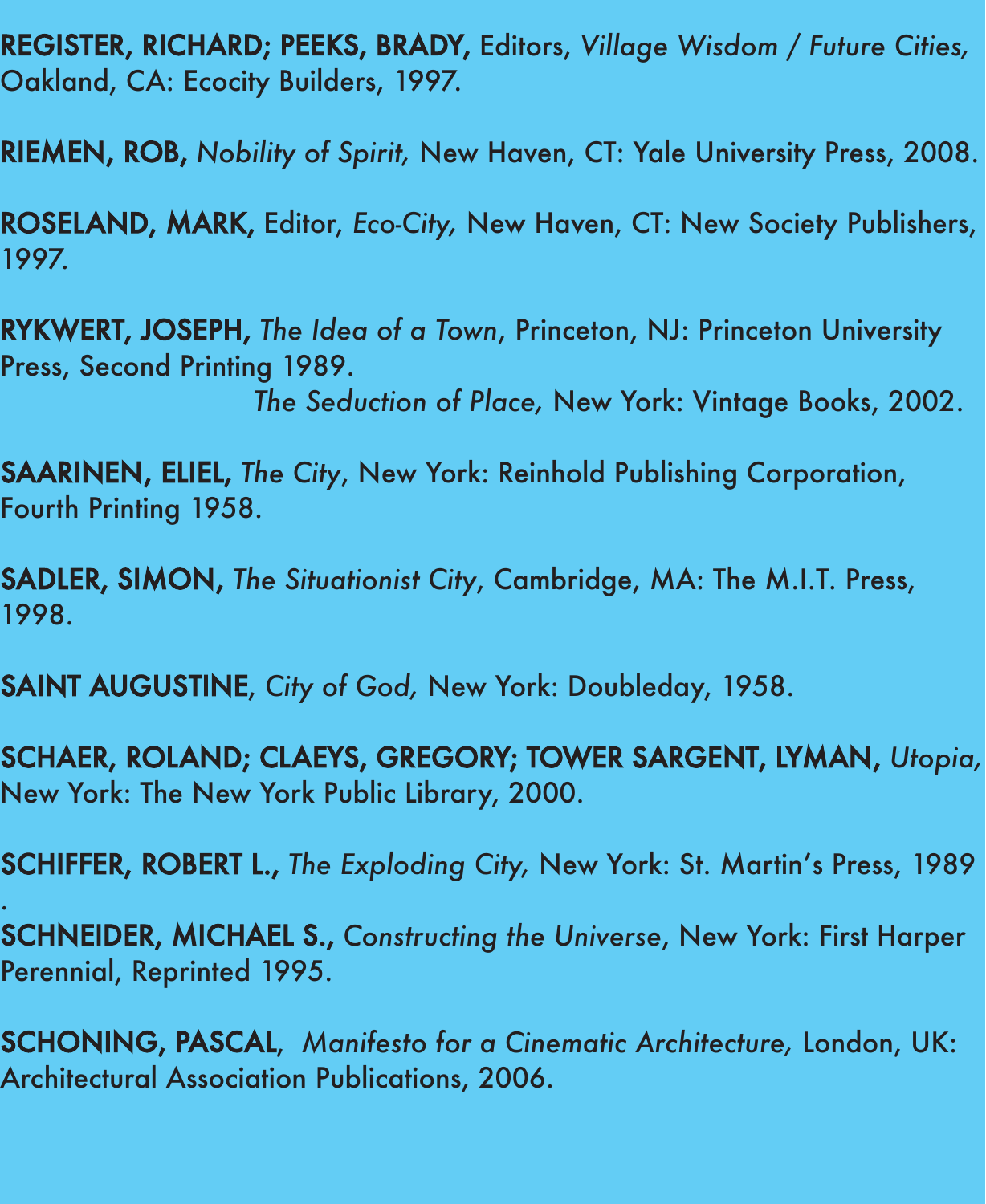SCHWARTZ, PETER, *The Art of the Long View*, New York: Currency Doubleday, 1996.

SITTE, CAMILLO, *The Birth of Modern City Planning*, Mineola, NY: Dover Publications Inc., Reprinted 2006.

SOLERI, PAOLO, *Technology and Cosmogenesis*, New York: Paragon House Publishers, Reprinted 1985.

SPAID, SUE, *Ecovention*, Cincinnati, OH: The Contemporary Arts Center, 2002.

SPANGLER, DAVID; THOMPSON, WILLIAM IRWIN, *Reimagination of the World*, Santa Fe, NM: Bear&Company Inc., 1991.

SPILLER, NEIL, *Visionary Architecture,* New York: Thames & Hudson, 2007.

SPINOSA, CHARLES; FLORES, FERNANDO; DREYFUS, HUBERT L., *Disclosing New Worlds*, Cambrige, MA: The M.I.T. Press, 1997.

TINNISWOOD, ADRIAN, *Visions of Power*, New York: Stewart, Tabori, Chang, 1998.

THOMPSON, WILLIAM IRWIN, *Self and Society*, Charlottesville, VA: Imprint Academic, 2004. *Transforming History*, Great Barrington, MA: Lindisfarne Books, 2001.

TODD, JOHN; TODD, NANCY JACK, *The Village as Solar Ecology*, East Falmouth, MA: The New Alchemy Institute, 1980.

TSCHUMI, BERNARD, *Event-Cities 2,* Cambridge, MA: The M.I.T. Press, 2000.